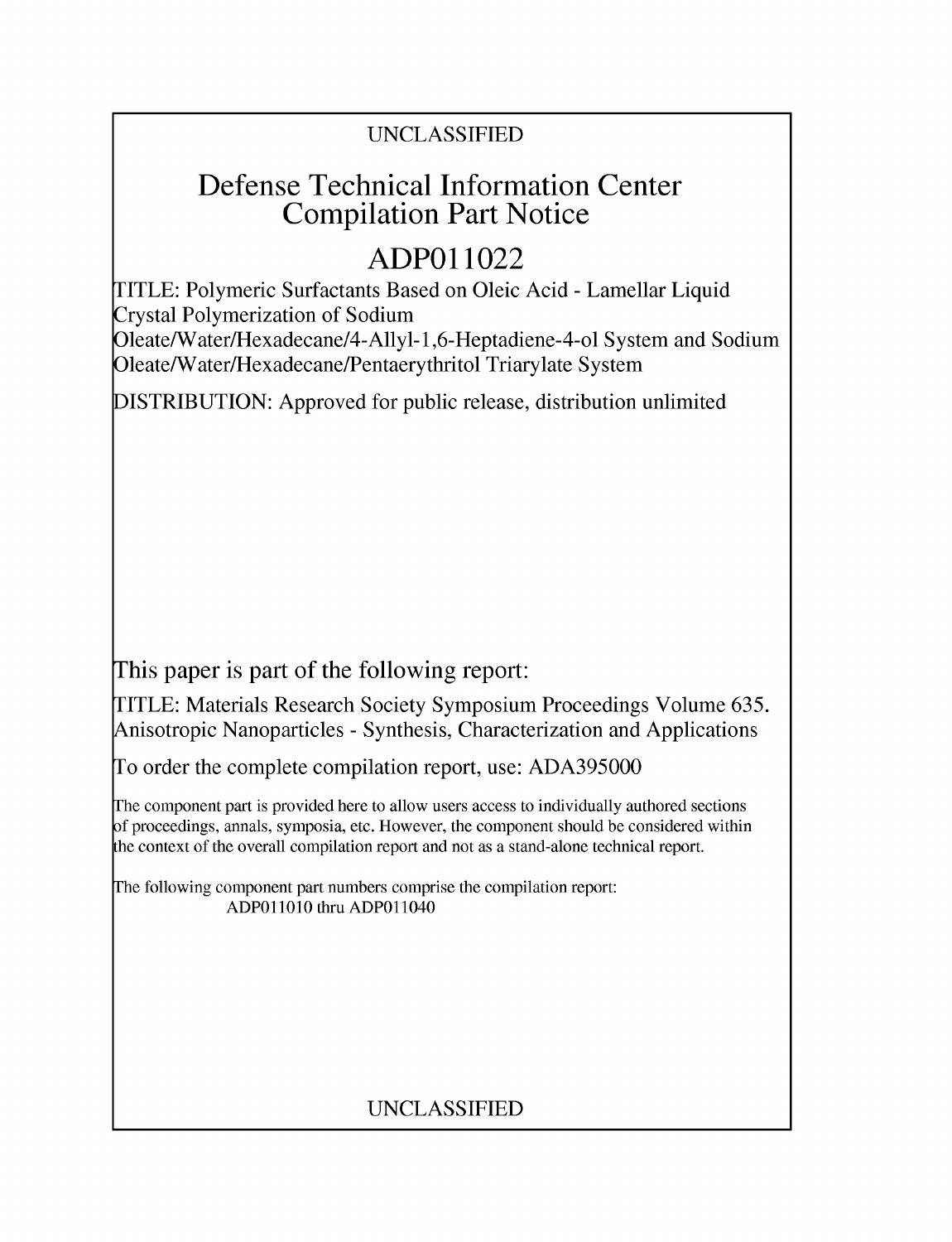**Mat. Res. Soc. Symp. Proc. Vol. 635 0 2001 Materials Research Society**

#### **Polymeric Surfactants Based on Oleic Acid- Lamellar Liquid Crystal Polymerization of Sodium Oleate/Water/Hexadecane/4-Allyl-1, 6-Heptadiene-4-ol System And Sodium Oleate/ Water/ Hexadecanc/Pentaerythritol Triarylate System**

#### **Qinghong Fu**

Institute of Materials Science, University of Connecticut, Storrs, **CT06269,** U.S.A.

#### **ABSTRACT**

**The lamellar liquid crystalline (LLC) regions of sodium oleate** (NaOL)/ water/ hexadecane/4-allyl-1,6-heptadiene-4-ol (AHD-ol) system and sodium oleate (NaOL) /water/ hexadecane/pentaerythritol triacrylate **(PETA)** system were determined when the weight ratio of NaOL to hexadecane was kept at **90:10.** Copolymerization was accomplished in the **LLC** phases of the above systems. AHD-ol and **PETA** acted as the cross-linking agents between the double bonds on NaOL backbones in their systems respectively. Interlayer spacing determinations showed that the cross-linking agents, AHD-ol and **PETA,** were solubilized in the middle of the NaOL hydrocarbon chains in each **LLC** system. As a result, the copolymerization reactions were confined within each monolayer of the amphiphilic bilayer. The systems after the copolymerization were a mixture of water and **LLC** phase for the former system and a mixture of **LLC** phase and solid particles for the latter one. The aqueous solutions of copolymers exhibited surface activity, but with both higher **CMC** and surface tension values than NaOL aqueous solutions.

#### **INTRODUCTION**

In the two lamellar liquid crystalline  $(LLC)$  polymeric systems studied previously<sup>1,2</sup>, all the cross-linkers used had two reactive double bonds in each molecule. The cross-linker DVG, which was dissolved in the middle of NaOL hydrocarbon chains, was used to confine the copolymerization within each monolayer of amphiphilic bilayer although the copolymerization itself would somewhat disrupt the original ordered LLC structure. It showed that the copolymers formed still kept the surface activity in each system studied.



**AFID-ol PETA**

**4 - Allyl -1, 6 - heptadiene -** 4 **-** ol (AHD-ol) and pentaerythritol triacrylate **(PETA),** which have three double bonds in one molecule respectively (as shown above), were selected as crosslinkers in this study. Both of the cross-linkers could **be** dissolved only in the middle of the hydrocarbon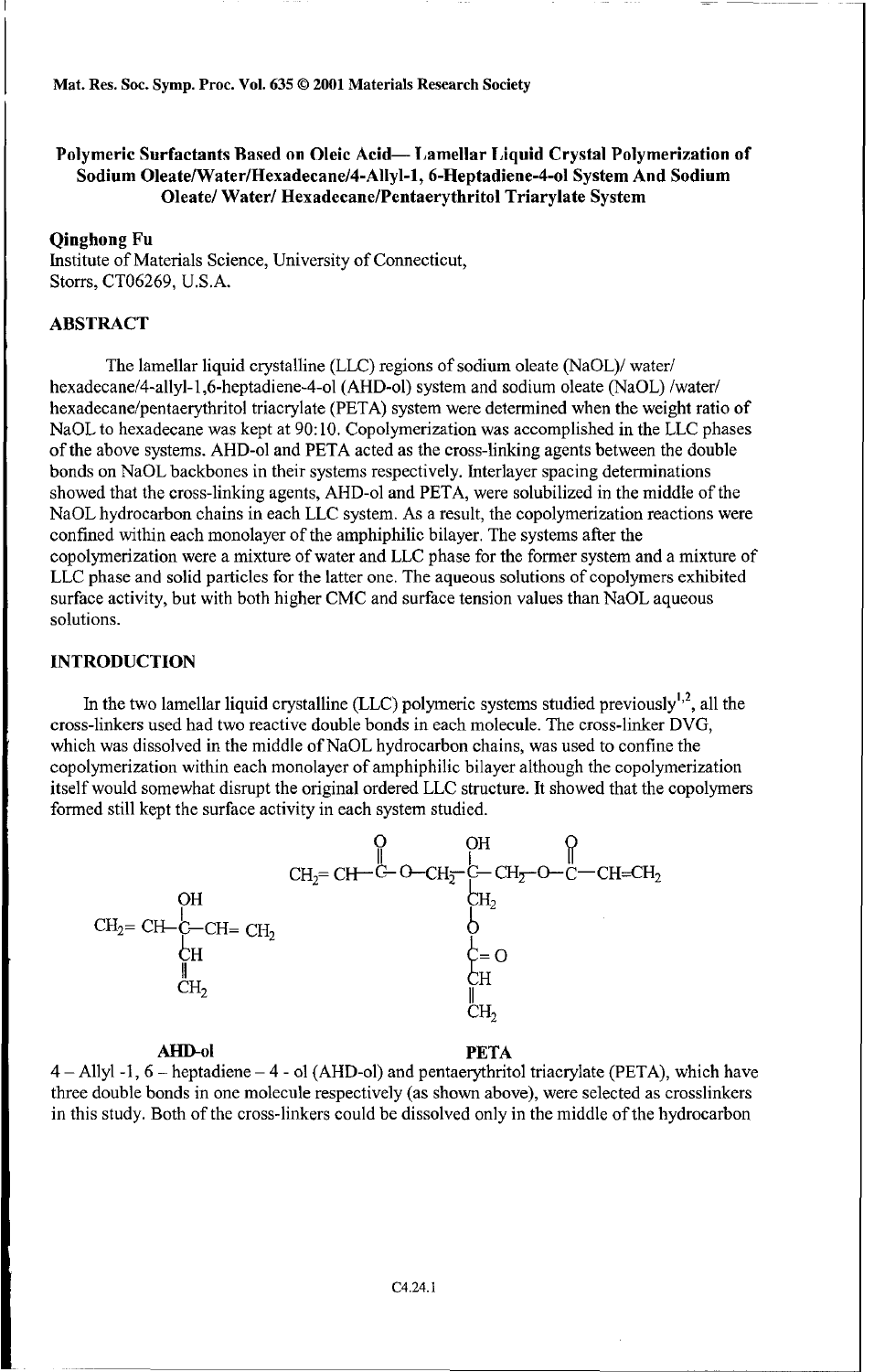chains in the **LLC** phase of NaOL/ water/ hexadeeane system. Moreover, these crosslinkers have polar groups substituted next to the double bonds to promote their reactivity, which would facilitate the complete copolymerization. As a result, the copolymerization was confined only within each monolayer of the bilayer in the LLC phases of both NaOL/ water/ hexadecane/ AHD-ol and NaOL/ water/ hexadecane/ PETA systems.

#### **EXPERIMENT**

Lamellar liquid crystalline phases of NaOL/ water/ hexadecane/ AHD-ol and NaOL/ water/ hexadecane/ PETA systems were polymerized with the initiation of BPO by heating at 72 <sup>o</sup>C for 48hrs under the protection of pure nitrogen. The molar ratios of double bonds between AHD-ol (or PETA) and  $(NaOL + OLA)$  were kept at 1:1.

The IR spectra were recorded on a Mattson Galaxy 202 Fourier Transform Infrared Spectrometer, casting the chloroform solutions of the systems after polymerization onto  $\text{CaF}_2$ disks and letting the solvent evaporate. The solid sample of NaOL was determined in the form of a KBr pellet. Liquid samples of AHD-ol and PETA were measured by placing several drops between the two  $CaF<sub>2</sub>$  crystal windows. The partial phase diagrams of both the four-component systems containing NaOL/ water/ hexadecane/ AHD-ol and NaOL/ water/ hexadecane/ PETA were determined by optical observation of the samples both visually and with the aid of polarized optical microscopy. In these four-component systems, the weight ratio of hexadecane to NaOL was always kept at 10:90. The boundary of the liquid crystalline phase was confined by the results from small-angle X-ray diffraction. The surface tension of the aqueous solutions of NaOL and copolymers was measured by means of Fisher Surface Tensionmat Model 21. Liquid crystalline samples were observed with Olympus Polarized Optical Microscope (Model BHA-P) and microphotos were obtained with a Polaroid microcamera

#### **RESULTS AND DISCUSSION**

#### **LLC structure of NaOL/ water/ hexadecanc/ AHD-ol system and NaOIJ watcr/hexadccane/ PETA** system

Figure 1(a) is the partial phase diagram for NaOL/ water/ hexadecane/ AHD-ol system. AHD-ol was solubilized into the **LLC** phase of NaOL/ water/ hexadecane system with its maximum solubility at  $16(wt.)\%$  when the weight ratio of water to (NaOL + OLA) was 56:28. Figure  $I(b)$  is the partial phase diagram for the NaOL/ water/ hexadecane/ PETA system. PETA was also solubilized into the LLC phase of the NaOL/ water/ hexadecane system, but with its maximum solubility at 12(wt.)% when the weight ratio of water to (NaOL **+** OLA) was equal to 61:27.

Figure 2 shows the relationship of interlayer spacing with the volume ratio of water in the systems NaOL/ water/ hexadecane, NaOL/ water/ hexadecane/ AHD-ol, and NaOL/ water/ hexadecane/ PETA. In all three systems, the weight ratio of NaOL to hexadecane was kept constantly at 90:10. It was shown in Figure 4 that the addition of cross-linkers to the **LLC** phase of NaOL/water/hexadecane system did not affect the interlayer spacing, with or without water, of the LLC phase. Thus both of the cross-linkers used here, similar to DVG reported previously<sup>2</sup>, were solubilized in the middle of the hydrocarbon chains of the NaOL molecules.

The bilayer structure of lamellar liquid crystalline system NaOL/ hexadecane/ water/ crosslinkers is shown in Figure 3.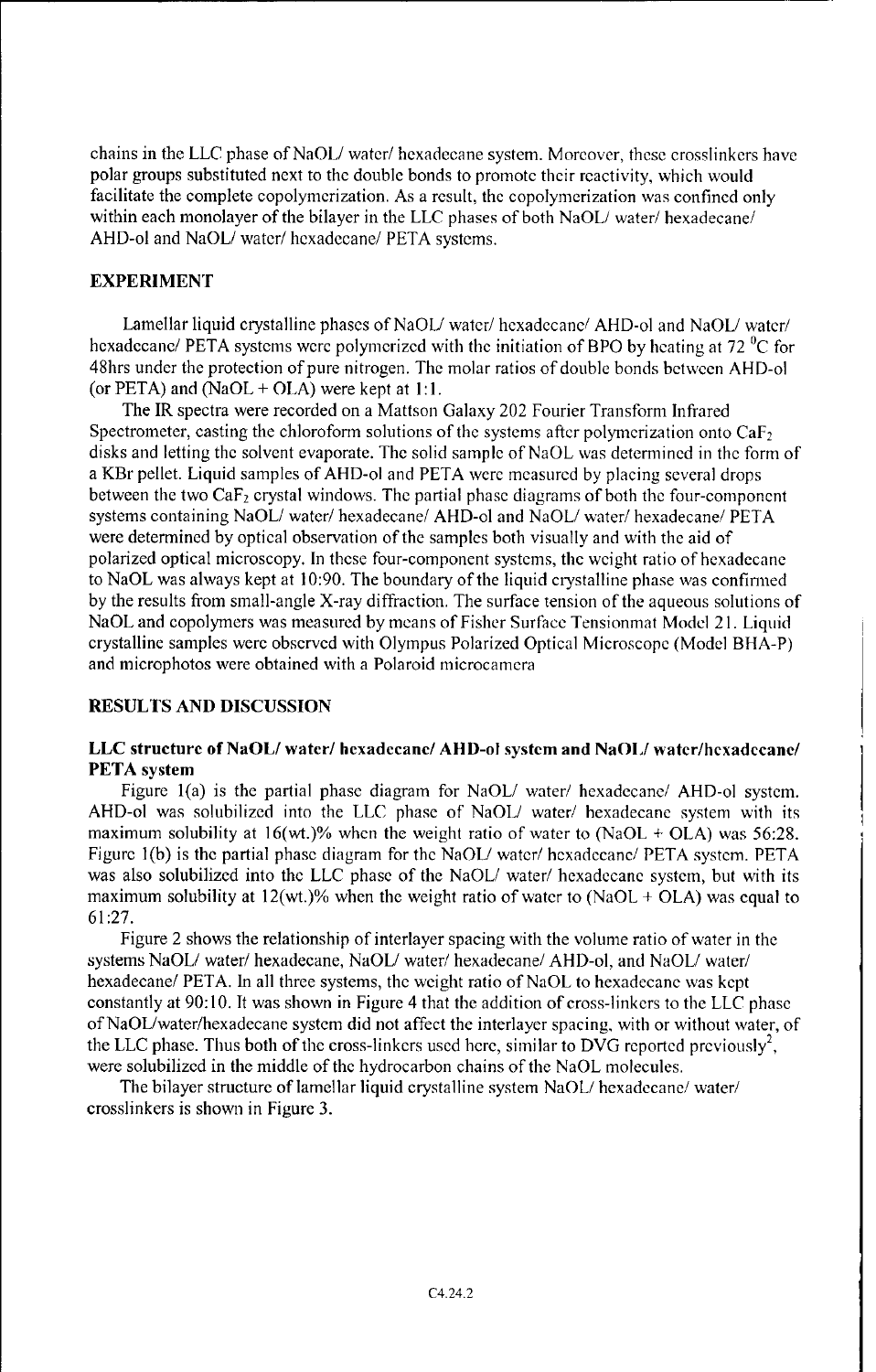

*Figure 1. Partial phase of (a) NaOL/ water/ hexadecane/AHD-ol system and (b) NaOL/ water! hexadecane/ PETA system*



*Figure 2. The change of the interlayer spacings with volume ratio of water in NaOL /water! hexadecane, NaOL/ water! hexadecane/AHD-ol, and NaOL Iwaterl hexadecane/PETA systems.*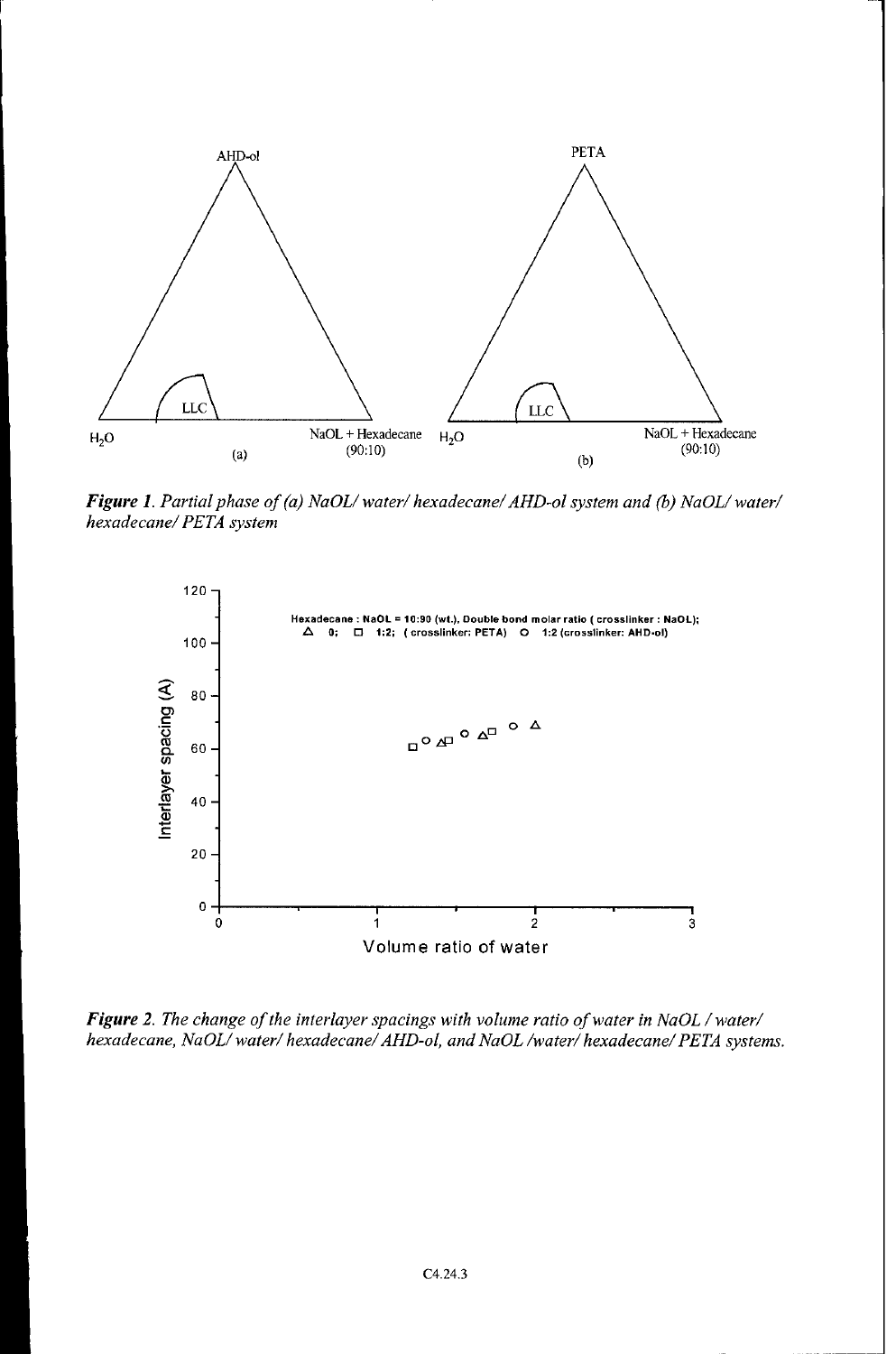

*Figure 3. The bilayer structure of lamellar liquid crystalline system NaOL/ hexadecane/ water/ crosslinker*

#### **LLC phase polymerization of NaOL/ water/ hexadecane/ AHD-ol and NaOL/ water/ hexadecane/ PETA** system

Both of the systems changed from transparent to milky-white opaque during copolymerization between NaOL and cross-linkers, because of phase separation, as reported in the similar system<sup>3-4</sup>. There was water, about ten percent of the total polymerization system, precipitated from NaOL/ water/ hexadecane/ AHD-ol system when the copolymerization finished. After the water was removed from the system through centrifigation, the phase remained was lamellar liquid crystalline state. The copolymer synthesized from this system could be dissolved into water again. However. there was no water precipitated from NaOL/ water/ hexadecane/ PETA system when copolymerization completed. The phase after the polymerization was the mixture of LLC phase and solid particles in this system. The solid particles precipitated from polymerization system became not dissolvable in water.

IR spectra of NaOL, AHD-ol, and the copolymer formed from the LLC phase of NaOL/water/hexadecane/AHD-ol system showed that the C-H stretch of the double bonds in AHD-ol presented IR absorptions mainly at 3077cm<sup>-1</sup> and 3007cm<sup>-1</sup>. The C-H stretch of the double bonds in NaOL also presented absorption at 3007cm<sup>-1</sup>. These absorption bands decreased greatly after the copolymerization. IR spectra of NaOL, PETA, and the copolymer formed from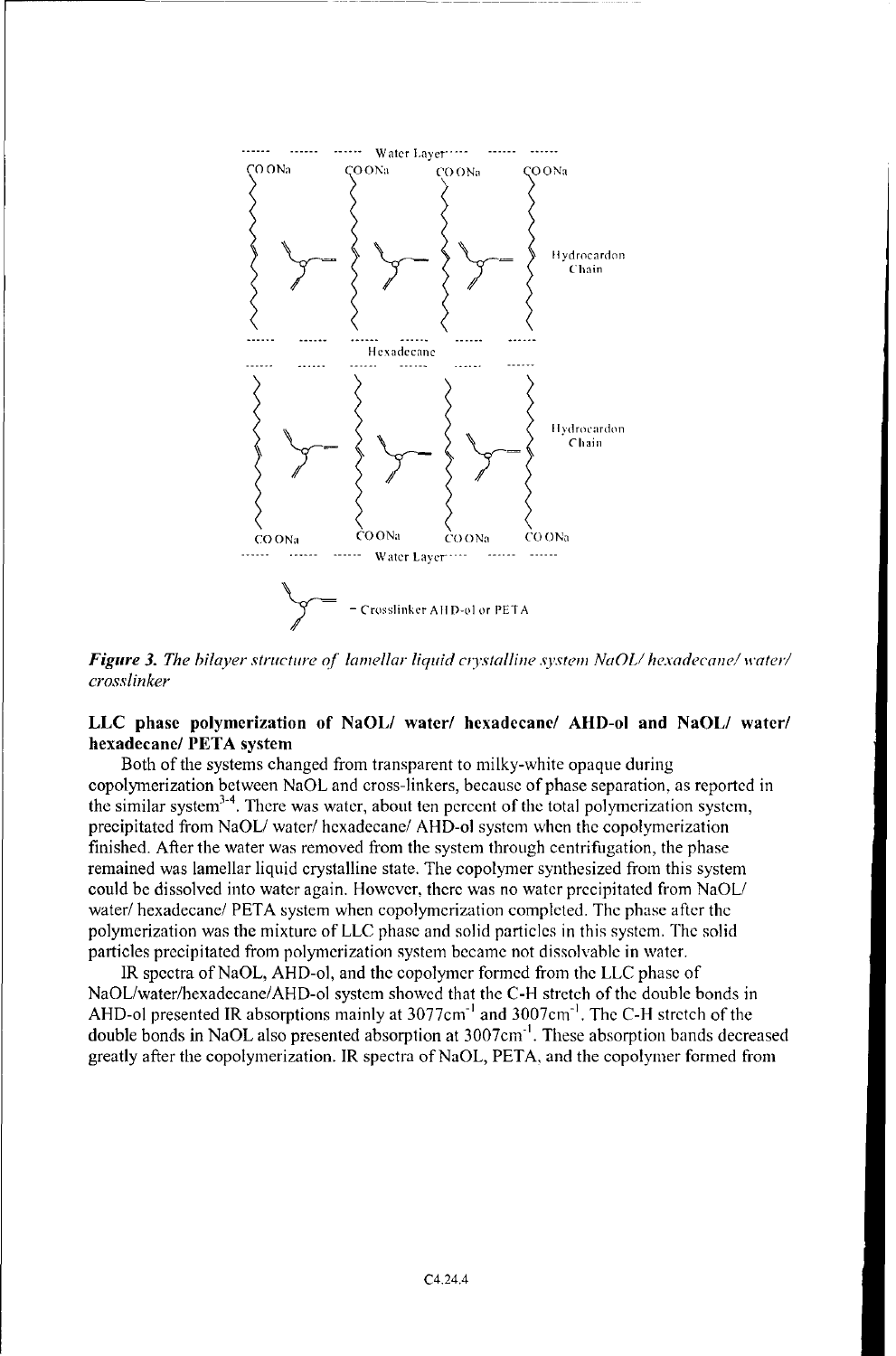the LLC phase of NaOL/water/ hexadecane/PETA system also showed that the C-H stretch of the double bonds in PETA exhibited its IR absorptions mainly at 3107cm<sup>-1</sup> and 3040cm<sup>-1</sup>, which were higher in wavenumber than that of AHD-ol. This is because in PETA the double bonds connected directly to the carboxyl groups and could form a conjugation structure with them. These absorption bands, as well as the C-H stretch absorption in the double bonds of NaOL, decreased greatly after copolymerization. The carboxyl absorption for the cross-linker PETA appears at  $1726 \text{cm}^{-1}$  while that for its copolymer at  $1736 \text{cm}^{-1}$ , which was caused by the loss of the conjugation with the double bonds after copolymerization. The carboxyl absorption of NaOL appears at 1560 $cm^{-1}$  because the carboxyl group in NaOL exists in the form of a  $-COO^{-1}$  ion. In the IR spectra of the copolymers, the absorption strength and area for these two kinds of carboxyl groups were almost the same. It means that there was same amount of the comonomer units existed in the copolymer. Thus all the solid particles precipitated from NaOL/water/ hexadecane/PETA system were the copolymer of NaOL and PETA since it is almost impossible for NaOL to execute homogeneous polymerization because of the steric hindrance in this kind of 1,2-disubstituted ethylene monomer structures. The alternative copolymer structure between PETA and NaOL was favored because there is big polarity difference between the two comonomers, which also helped to overcome the steric hindrance in NaOL molecule and to promote the copolymerization happened. There exist electron-drawing groups connected directly to the double bonds in the PETA molecules, which made its double bonds much more polar than those of NaOL. When the copolymer backbone propagated too long, it began to precipitate from the original LLC phase, which caused the whole system to be opaque. The IR spectra for these two systems showed that almost all of the three double bonds in these two cross-linker molecules polymerized with the double bonds in NaOL molecules, which proved the proposed copolymer structure. The IR spectra of copolymers also exhibited the carbonyl group absorptions in both monomers, which also proved the copolymerization between crosslinkers and NaOL molecule.

The small-angle x-ray diffraction determination of the LLC phase obtained from the polymerization of NaOL (33.0%)/water (62.5%)/ hexadecane (1.7%)/AHD-ol (2.8%) system gave the interlayer spacing as equal to 39.OA. Compared with the interlayer spacing, 62.6 A, of the above system before polymerization, the value after polymerization decreased greatly. Increasing the amount of cross-linker, AHD-ol, used in the polymerization system would decrease the interlayer spacing of the polymer's LLC phase, as seen in Table I, but not significantly. The same things occurred in the NaOL/water/ hexadecane/ PETA system, as shown in Table II. Wide-angle x-ray diffraction determination of the two systems after polymerization also showed that there were only LLC structures formed from polymerization.

**Table I.** The interlayer spacing of the LLC phase of NaOL/water/ hexadecane/AHD-ol system before and after polymerization (NaOL: hexadecane **=** 90: 10 wt.; NaOL 0.35g; water 0.65g)

| Molar ratio of AHD-ol to NaOL<br>AHD-ol: NaOL | Interlayer spacing $(A)$<br>before | Interlayer spacing $(A)$<br>after |
|-----------------------------------------------|------------------------------------|-----------------------------------|
| 4:12                                          | 63.7                               | 39.1                              |
| 5:12                                          | 63.2                               | 38.7                              |
| 6:12                                          | 62.5                               | 37.8                              |
| 7:12                                          | 62.3                               | 37.2                              |
| $8 \cdot 12$                                  |                                    | 362                               |